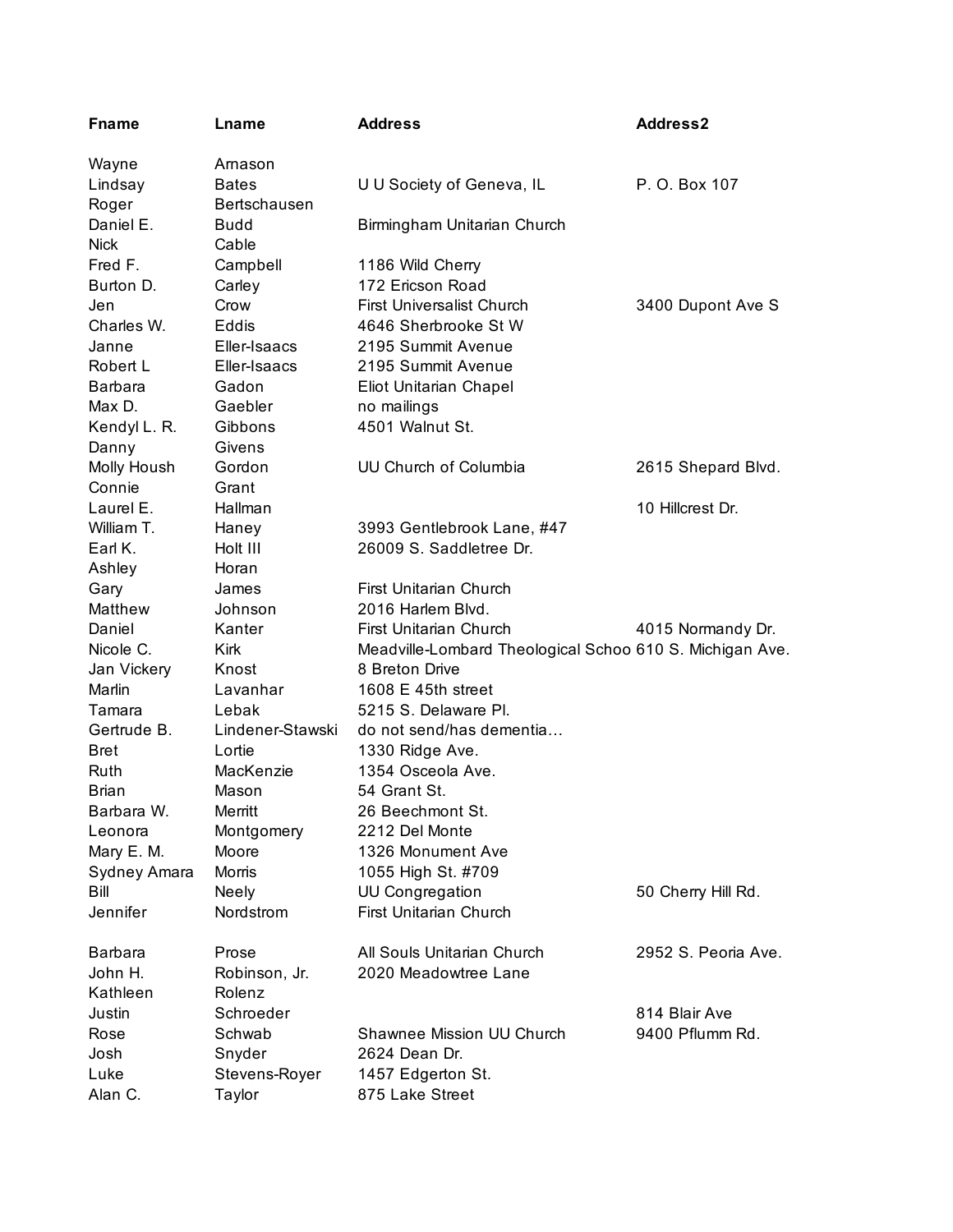| Dr.               | Thandeka           | 195 Binney St. Apt. 1304                |                   |
|-------------------|--------------------|-----------------------------------------|-------------------|
| David R.<br>Aaron | Weissbard<br>White | 169 Sykes Rd.<br>First Unitarian Church | 4015 Normandy Dr. |
| Martin E.         | Woulfe             | 745 Woodside Road                       |                   |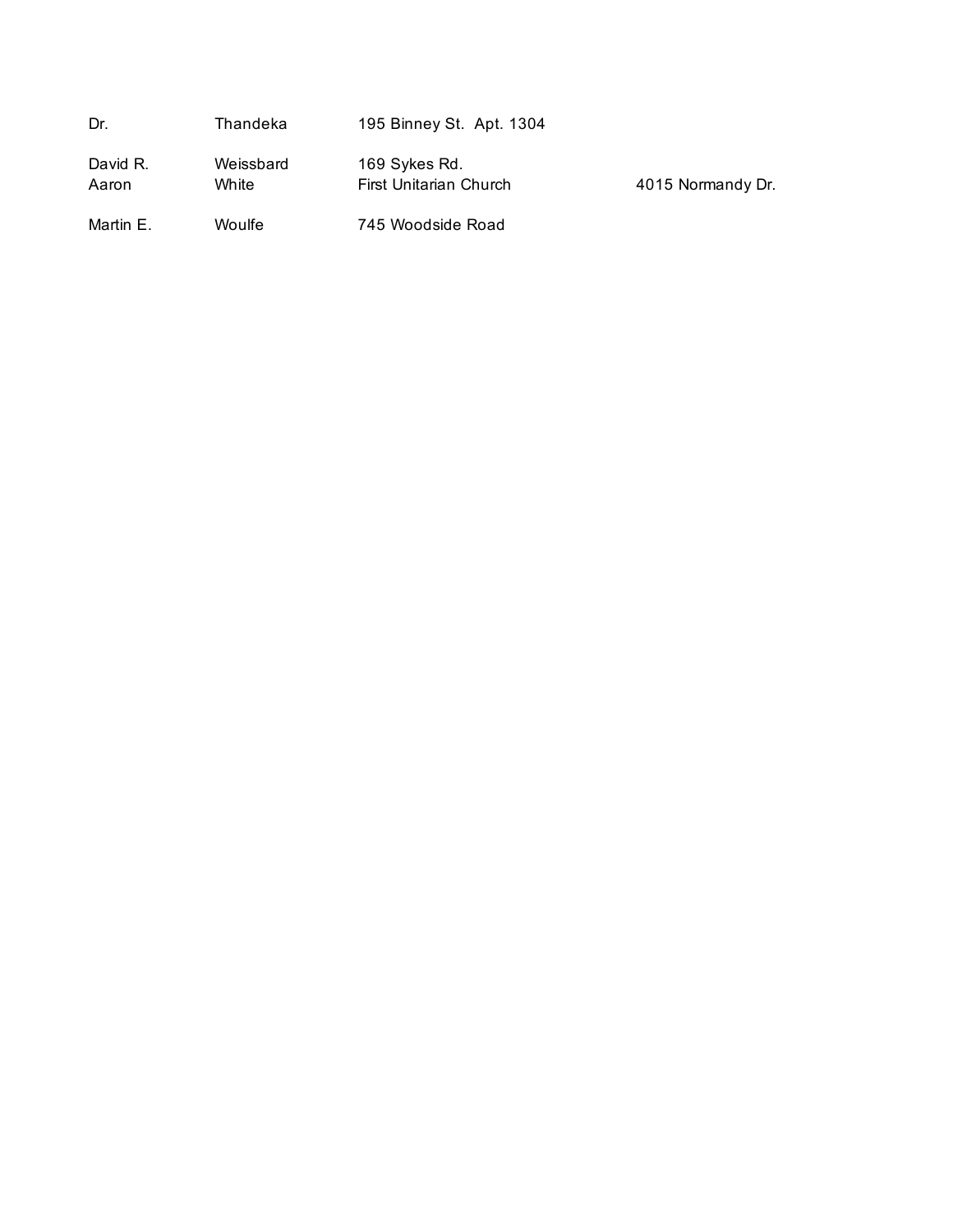| City             | <b>State</b>   | Zip   | <b>Email</b>                       |
|------------------|----------------|-------|------------------------------------|
| Charlottesville  | VA             |       | bergthor@aol.com                   |
| Geneva           | IL.            | 60134 |                                    |
|                  | <b>MO</b>      |       | roger@uupcc.org                    |
| Birmingham       | MI             |       | Revdbudd@gmail.com                 |
|                  |                |       | nic.cable@gmail.com                |
| Williamston      | MI             | 48895 |                                    |
| Cordova          | <b>TN</b>      |       | 38018 uubdc@aol.com                |
| Minneapolis      | <b>MN</b>      |       | 55409 jen@firstuniv.org            |
| Westmount, QC    | CANADA H3Z 2Z8 |       | eddis@ucmtl.ca                     |
| St. Paul         | MN             |       | 55105 janne@unityunitarian.org     |
| St. Paul         | MN             |       | 55105 robei@unityunitarian.org     |
|                  |                |       | bgadon@eliotchapel.org             |
| Madison          | WI             | 53705 |                                    |
| Kansas City      | <b>MO</b>      |       | 64111 uukendyl@gmail.com           |
|                  |                |       | dannygivensjr@gmail.com            |
| Columbia         | <b>MO</b>      |       | 65201 mollyhoushgordon@gmail.com   |
| Evanston         | IL.            |       | clgrant26@aol.com                  |
| Falmouth         | МA             |       | 02540 laurel@laurelhallman.com     |
| Bellingham       | <b>WA</b>      |       | 98223 whaney@uuma.org              |
| <b>Sun Lakes</b> | AΖ             |       | 85248 earlholt@aol.com             |
|                  |                |       | ashlyndala@gmail.com               |
| St. Louis        | <b>MO</b>      |       | revgsjames@gmail.com               |
| Rockford         | IL.            |       | 61103 uurockrev@gmail.com          |
| <b>Dallas</b>    | ТX             |       | 75205 dkanter@dallasuu.org         |
| Chicago          | IL             |       | 60605 Nkirk@meadville.edu          |
| Charlestown      | RI             |       | 02813 Auldrev@aol.com              |
| Tulsa            | OK             |       | 74105 mlavanhar@allsoulschurch.org |
| Tulsa            | OK             |       | 74105 tamaralebak@gmail.com        |
| Columbia         | <b>MO</b>      |       |                                    |
| Evanston         | IL             |       | 60201 blortie@uuma.org             |
| St. Paul         | MN             |       | 55015 ruthcmackenzie@gmail.com     |
| Wausau           | WI             |       | 54403 brianvanmason@gmail.com      |
| Worcester        | МA             |       | 01609 merritt26b@gmail.com         |
| Houston          | ТX             | 77019 |                                    |
| Springfield      | IL.            |       | 62702 memmoore@gmail.com           |
| Eugene           | 0R             |       | 97401 samorris@uuma.org            |
| Princeton        | <b>NJ</b>      |       | 08540 RevNeely@gmail.com           |
| Milwaukee        | WI             |       | revnordstrom@gmail.com             |
| Tulsa            | OK             |       | 74114 barbaraprose@gmail.com       |
| St. Louis        | <b>MO</b>      |       | 63122 jhrobinson2020@att.net       |
| Charlottesville  | VA             |       | kathleen.rolenz@gmail.com          |
| St. Paul         | MN             |       | 55104 justin@firstuniv.org         |
| Lenexa           | KS             |       | 66215 rose.r.schwab@gmail.com      |
| Wilmington       | DE             |       | 19808 obiwansblade@gmail.com       |
| St. Paul         | MN             |       | 55130 stevensroyer@gmail.com       |
| Oak Park         | IL             |       | 60301 revtaylor@unitytemple.org    |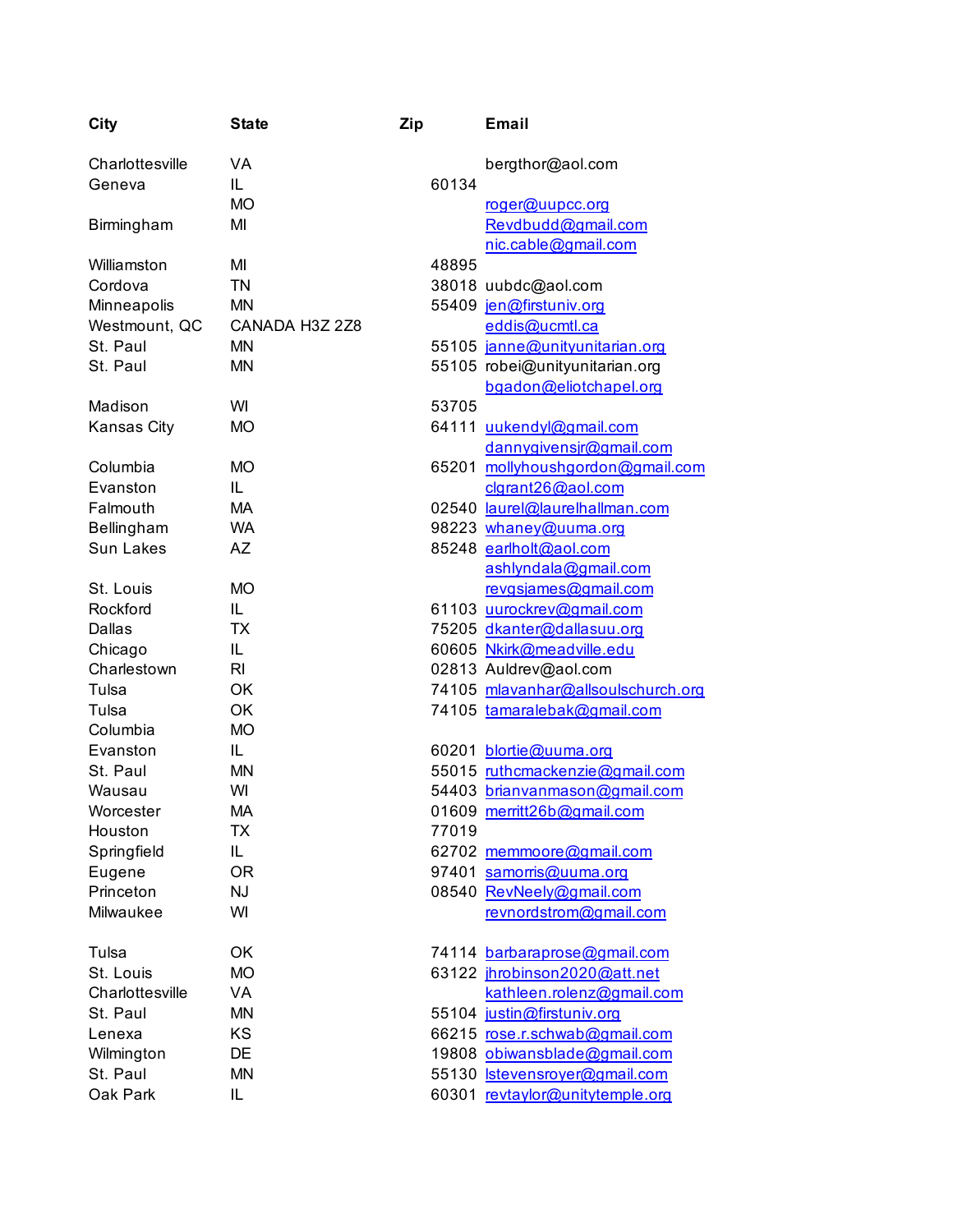| Cambridge   | МA | 02142 revthandeka@aol.com       |  |  |
|-------------|----|---------------------------------|--|--|
| Canton      | NY | 13617                           |  |  |
| Dallas      | тх | 75205 aaronscottwhite@gmail.com |  |  |
| Springfield |    | 62711 uurevmartin@gmail.com     |  |  |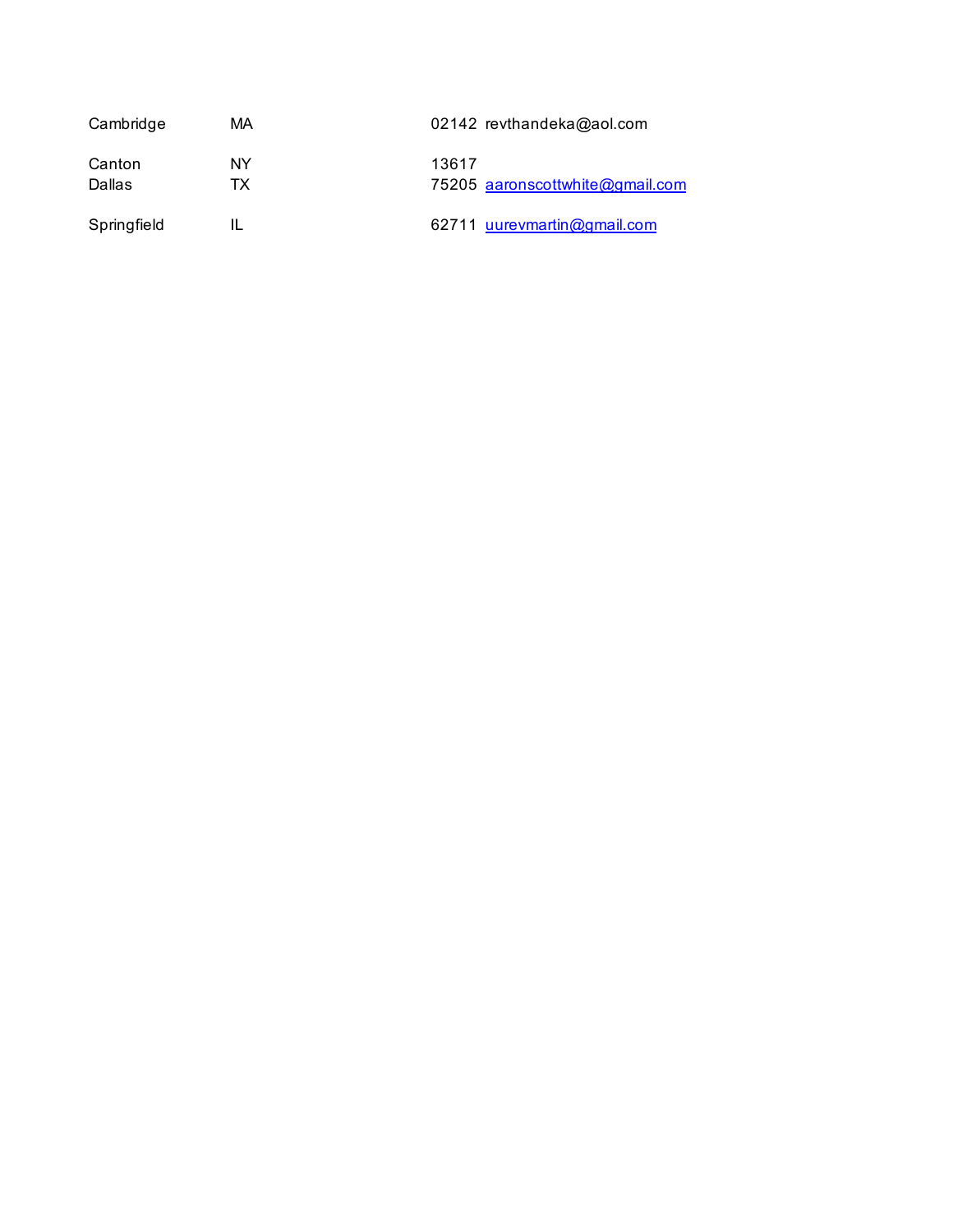| <b>Phone</b>                          |                |  | <b>Status</b>                                                                             |
|---------------------------------------|----------------|--|-------------------------------------------------------------------------------------------|
|                                       |                |  | Active<br>(630) 232-2350 Emerita<br>(920) 731-0849 Active<br>(216) 751-2320 Active        |
|                                       |                |  | (517) 655-9765 Emeritus<br>(901) 526-8631 Active<br>non mbr                               |
|                                       |                |  | (514) 934-1535 Emeritus<br>(651) 228-1456 Active<br>(651) 228-1456 Active<br>Active       |
|                                       |                |  | (608) 230-3793 Emeritus<br>Active<br>Active                                               |
| (617) 418 9683                        |                |  | Active<br>Active<br>Emerita<br>Emeritus                                                   |
|                                       | (857) 272 4871 |  | Active<br>Active<br>Interim                                                               |
| (815) 398-6322<br>(214) 528 3990 x113 |                |  | Active<br>Active                                                                          |
| (440) 479-6964                        |                |  | Active<br>(401) 377-8989 Emeritus<br>(918) 743-2363 Active<br>Active<br>Emerita<br>Active |
| (314) 707-7591                        |                |  | Active<br>Active<br>(508) 757-2708 Emerita                                                |
| (865) 660-0690                        |                |  | (713) 524-2697 Emerita<br>Active<br>(906) 370-3927 Active                                 |
| (901) 493-4791                        |                |  | Active<br>Interim                                                                         |
|                                       |                |  | Active<br>(314) 422-0197 Emeritus<br>Active                                               |
| (651) 890 6285                        |                |  | Active                                                                                    |
| (302) 358 1790                        |                |  | Active<br>Active<br>Active                                                                |